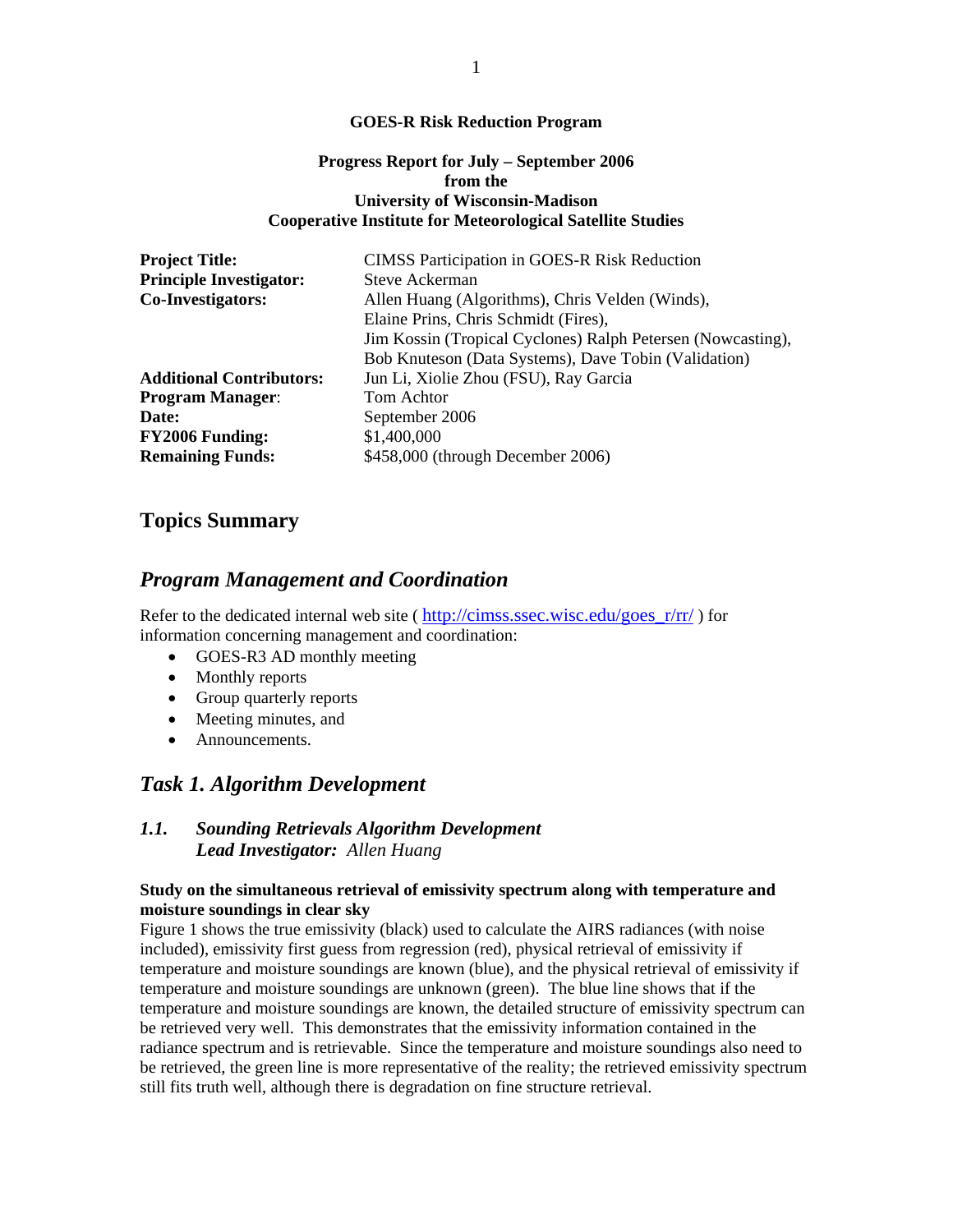

Figure 1. The true emissivity (black) used to calculate the AIRS radiances (with noise included), first guess from regression (red), physical retrieval of emissivity if temperature and moisture soundings are known (blue), and the physical retrieval of emissivity if temperature and moisture soundings are unknown (green).

The next step is to apply the algorithm to real AIRS data; the regression technique has been upgraded using the new training data (Seemann et al. 2006, submitted to JAM). Figure 2 shows an AIRS brightness temperature (BT) image of  $8.2 \mu m$  (upper left) and the emissivity regression retrieval at 8.3 µm (upper right). The emissivity over desert regions is lower than 0.85, which is consistent with what we observed from laboratory measurements. This regression will be further improved by the physical approach mentioned above.



Figure 2. An AIRS BT image of 8.2  $\mu$ m (upper left) and the emissivity regression retrieval at 8.3  $\mu$ m (upper right).

#### **Study of ABI ozone retrieval algorithm**

An algorithm has been developed for the Advanced Baseline Imager (ABI), and tested using the Spinning Enhanced Visible and Infra-Red Imager (SEVIRI) onboard Meteosat-8. Simulation shows that Ozone accuracy from SEVIRI is worse than that from the current GOES Sounder due to lack of stratospheric CO<sub>2</sub> absorption spectral bands in SEVIRI. However, with the help of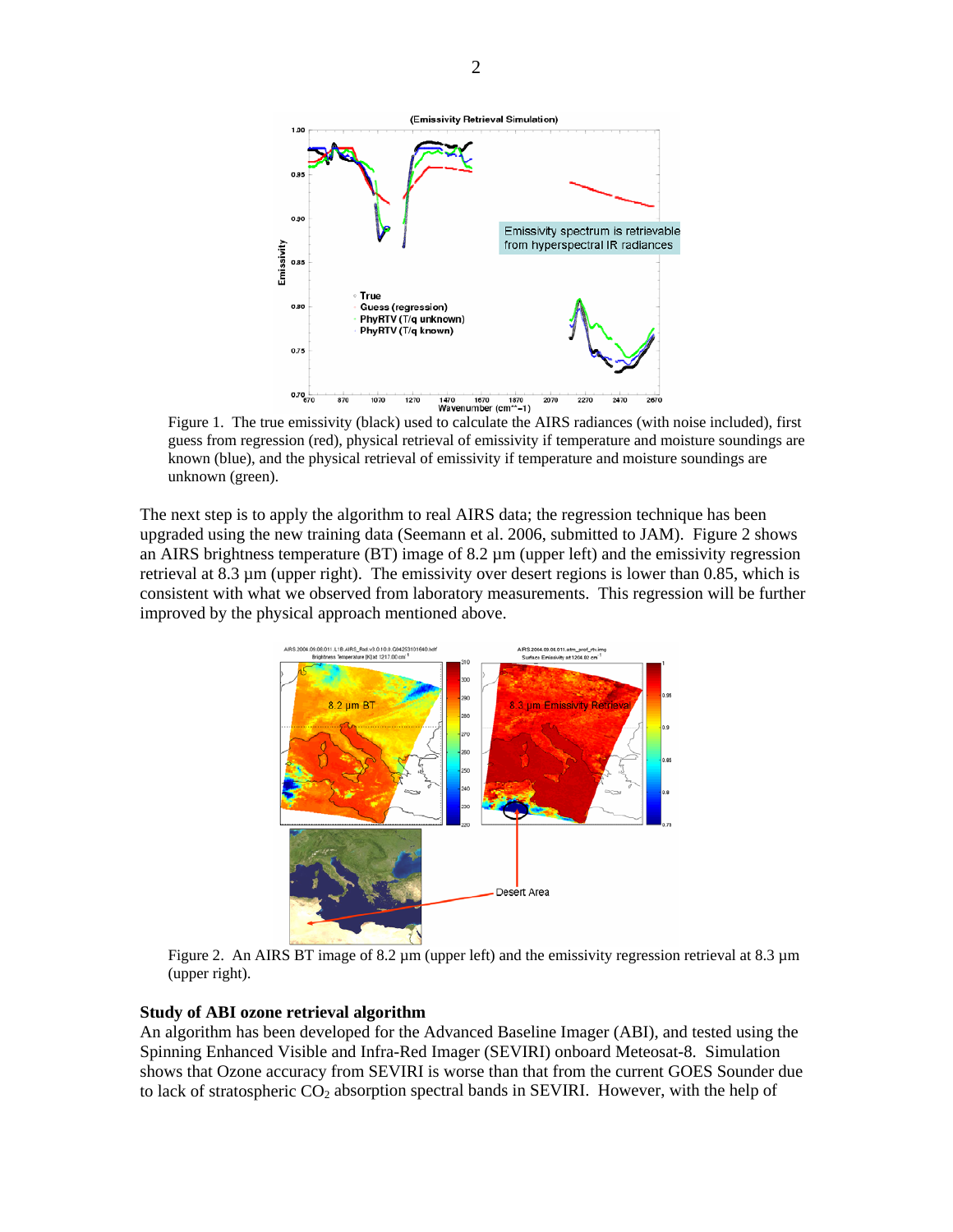temperature profiles from forecast, the SEVIRI/ABI provides Ozone with similar accuracy of the current GOES Sounder (Jin et al. 2006, to be submitted to IEEE TGARS) but with much larger spatial coverage (disk). Preliminary results show that the total column Ozone retrievals from SEVIRI agree well with ozone measurements from Ozone Monitoring Instrument (OMI) onboard the Earth Observing System's Aura platform. Figure 3 shows the OMI (upper) and SEVIRI (lower) total column ozone measurements in clear skies from 15 to 16 February 2006 over Europe. OMI provides global ozone once every day while SEVIRI provides ozone in disk coverage every 15 minutes. In addition, SEVIRI with 15-minute temporal resolution depicts the ozone transportation and evolution very well.



Figure 3. The scatter plot of OMI (upper) and SEVIRI (lower) total column ozone measurements in clear skies over Europe from 15 to 16 February 2006. SEVIRI agrees well with OMI.

#### *Surface Emissivity Study and Modeling*

The work in this quarter focused on 1) improving upon the moderate spectral resolution land surface emissivity (LSE) database ("baseline fit" approach, previously called "version A"), 2) finalizing and submitting a paper detailing the derivation of the database and its application to AIRS and MODIS temperature and moisture retrievals, and 3) comparing this dataset with other emissivity databases derived from MSG/SEVIRI and Aqua/AIRS satellite data.

During this quarter, a second version of the moderate spectral resolution land surface emissivity database (derived by baseline spectral fit to MOD11 points) was released and is available from the CIMSS website ( **http://cimss.ssec.wisc.edu/iremis** ). This updated version includes improvements to the baseline fitting procedure, emissivity values at 10 (wavelength) inflection points, and a more user-friendly NetCDF data format. A registration procedure has been set up to monitor access to the database on the CIMSS website.

In this quarter the paper describing this database was also submitted to Journal of Applied Meteorology and Climatology. After distributing the database and submitting the paper the work focused on the comparison of this database with other emissivity datasets. Preliminary work has been done to compare three infrared land surface emissivity databases.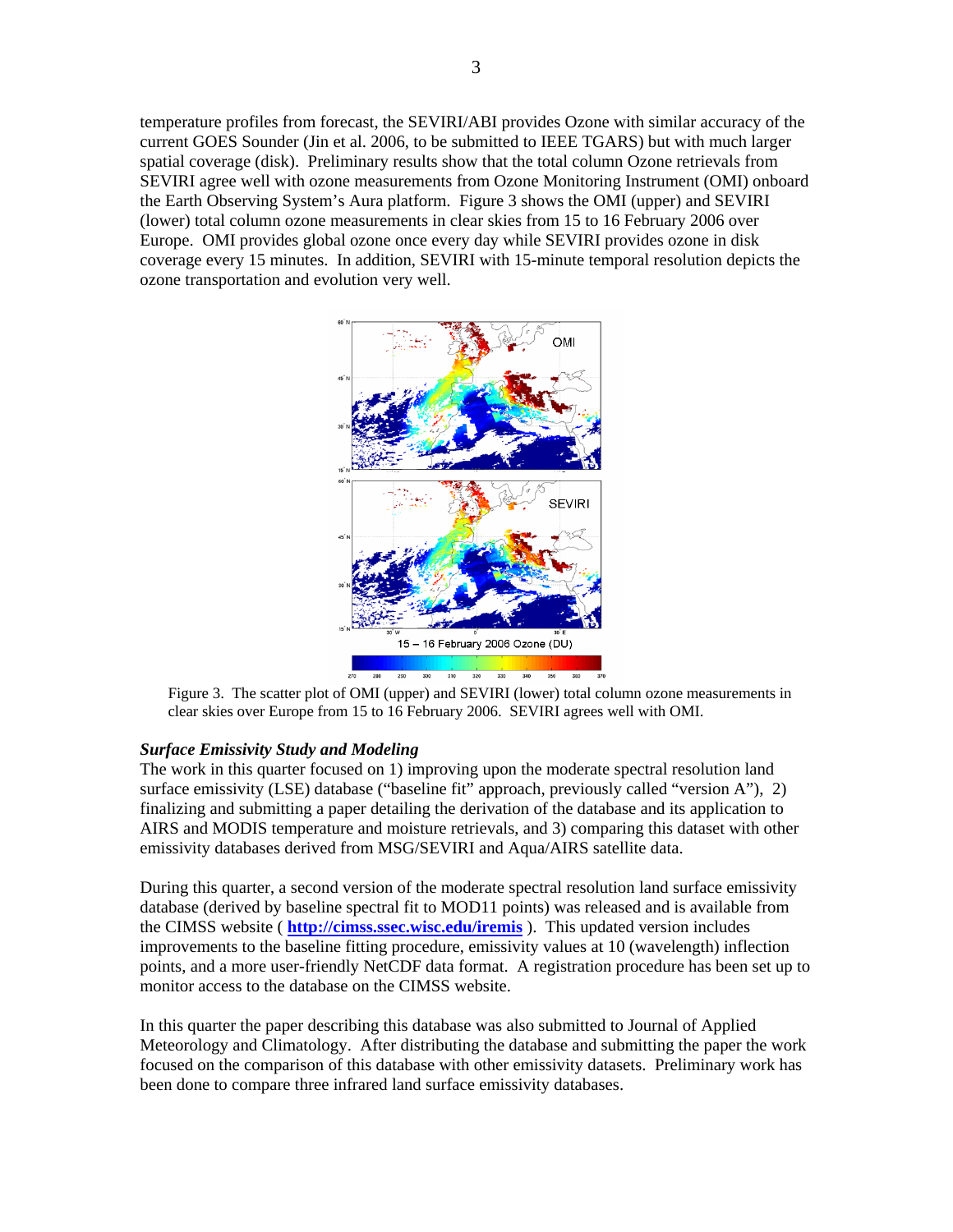The BF LSE database and the operational AIRS emissivity retrievals were compared at 42 wavelengths for July 2004. BF LSE database values that fell inside of the AIRS emissivity retrieval FOVs were averaged. Monthly mean differences, the ratio of the differences and the histogram of the values was calculated. The comparison of the BF database with the SAF database was made for 2006 January in 4 regions of the world at 4 wavelengths (3.9, 8.7, 10.8, 12.0 µm, SAF spectral resolution). This time, the SAF database grid was interpolated onto the BF database grid. The analysis of the comparison of these three databases is under process, and two selected comparisons are shown below. Figure 4 shows the monthly mean differences between the SEVIRI and BF emissivities at 8.7 microns in North Africa for January 2006. Figure 5 shows the differences between the AIRS and BF emissivities globally at 8.5 microns.



Figure 4: Monthly mean differences between the SAF/SEVIRI and BF emissivities at 8.7 microns in North Africa for January 2006



Figure5: Monthly mean differences between the AIRS and BF emissivities globally at 8.5 microns for July 2004.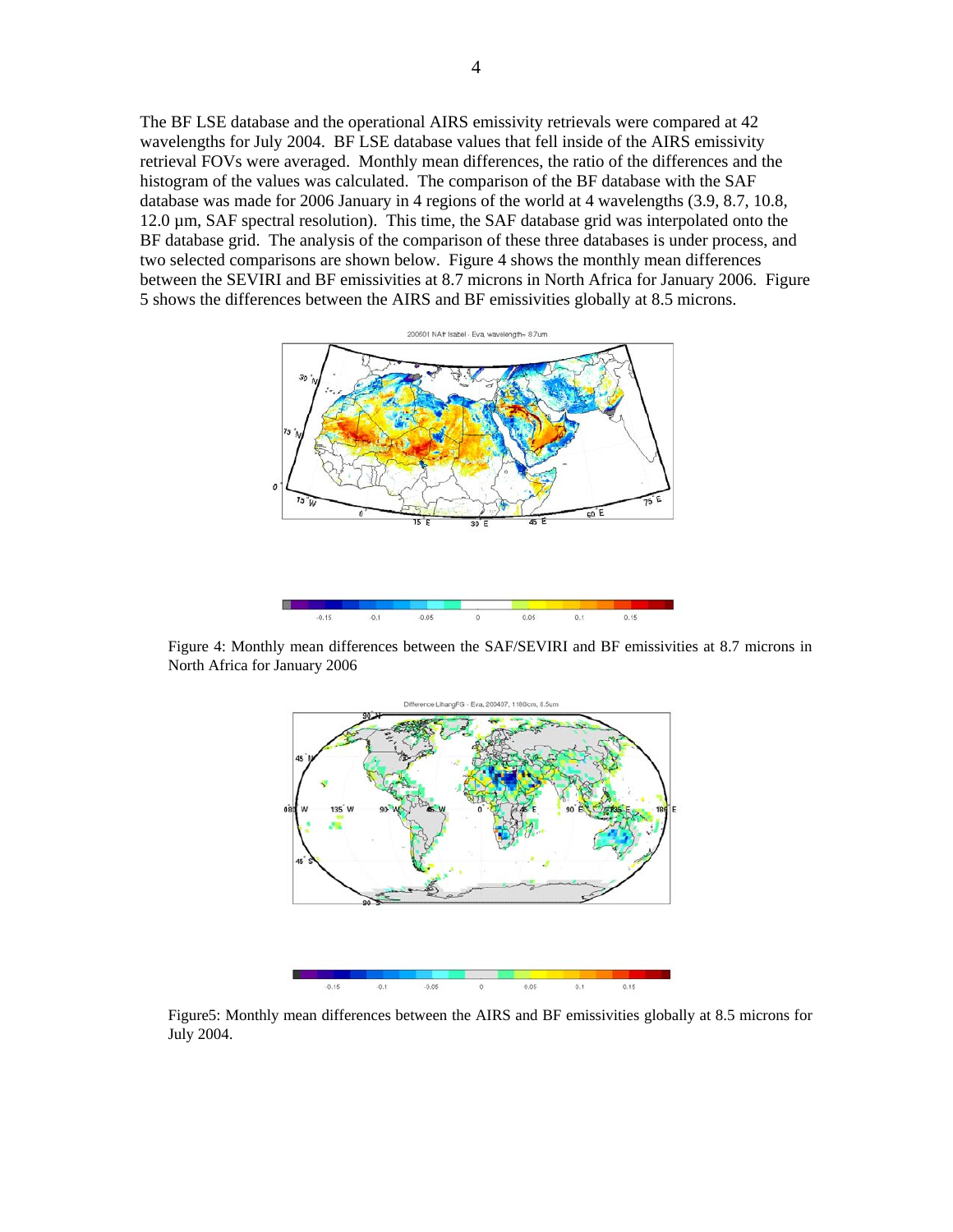### *Cloudy Fast Forward Model Development*

- Comparisons of the fast model results against the reference model for 1440 WRFsimulated atmospheric/cloud profiles revealed that for clouds with visible optical depths less than 10 (where errors are expected to be the greatest), scattering errors in terms of brightness temperature at nadir had biases less than 0.5 K across the spectrum and the RMSE's were under 1.5 K (see figure). For a much larger zenith angle the bias errors increased to less than  $1 \text{ K} (\text{RMSE} < 2 \text{ K})$ .
- We have developed a new version of the fast radiative transfer equation solver based on the adding/doubling principles, which, after combining with a fast clear-sky spectral model, can be applied to the simulation of the hyperspectral radiances observed at the top of the atmosphere under cloudy conditions. Figure 6 shows the spectra simulated for ice clouds. We have been working on further improvement of the efficiency and accuracy of this radiative transfer solver.



Fig. 6. High-resolution brightness temperature (BT) spectra at TOA computed from the present fast hyperspectral radiative transfer model. Also shown are the corresponding errors with respect to the results from a discrete-ordinate radiative transfer model. A tropical atmosphere was used in the computation. The cloud top pressure of a single-layered ice cloud is 217hp. The temperature and emissivity of the surface are 299.7 K and 0.97, respectively.

#### *Soundings Summary of Significant Inputs in the last three months*

- Simultaneous retrieval of profile and surface emissivity spectrum in eigenvector domain algorithm was tested .
- Continued to refine global emissivity database and make comparisons with other available datasets.
- Published surface emissivity dataset paper.
- Continued to improve and incorporate new features to high spectral resolution cloudy sky forward model.

#### *Recent presentations & publications:*

Suzanne W. Seemann, Eva E. Borbas, Robert O. Knuteson, Elisabeth Weisz, Gordon R. Stephenson, Jun Li, Hung Lung Huang: A global infrared surface emissivity database for clear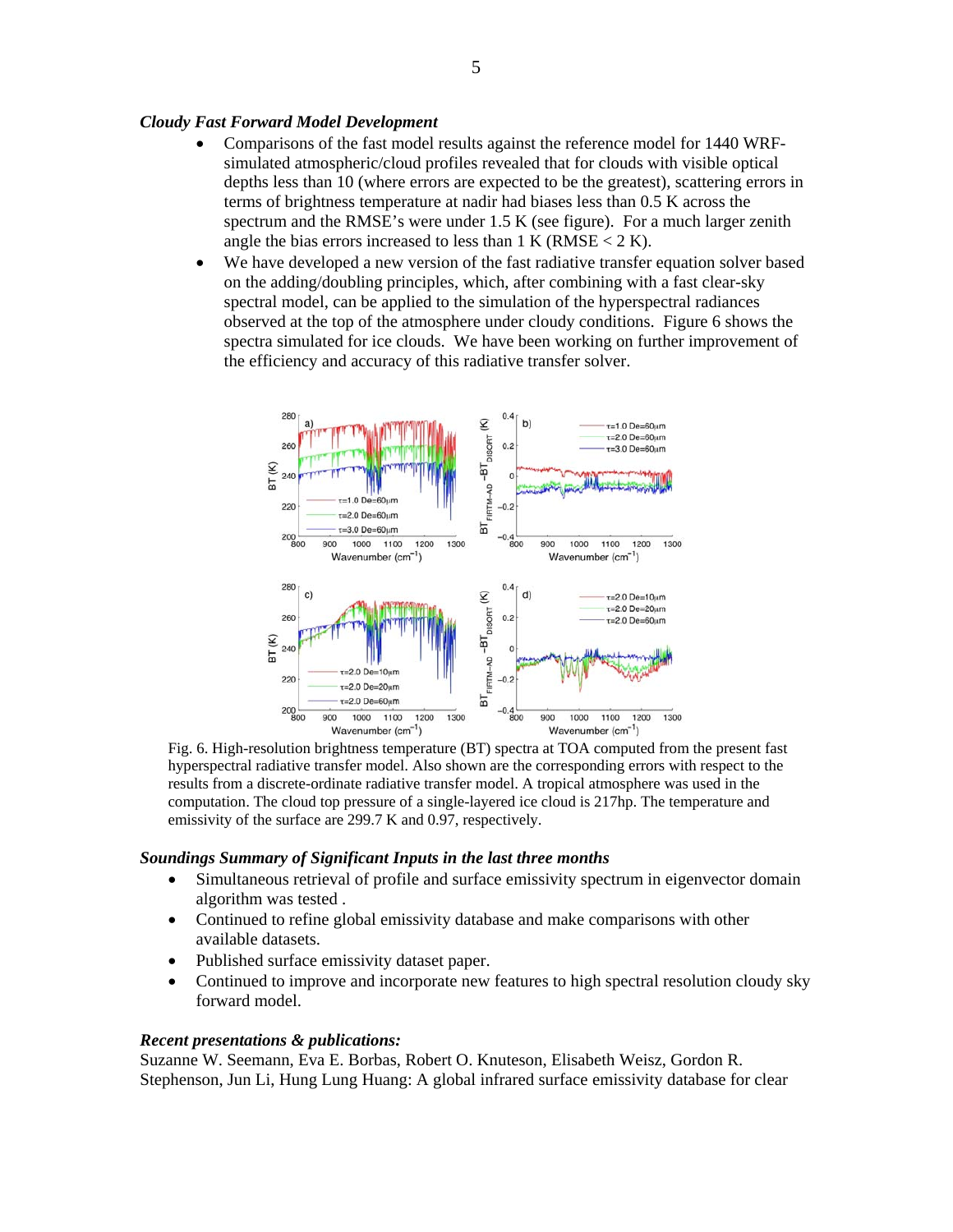sky atmospheric sounding retrievals from satellite-based radiance measurements. (Submitted for publication to Journal of Applied Meteorology and Climatology).

Zhang, Z., P. Yang, H.-L. Huang, B. A. Baum, and D. Zhou: A fast radiative transfer model for hyperspectral remote sensing,12th Conference on Cloud Physics/12th Conference on Atmospheric Radiation, Madison, Wisconsin, July 10-14, 2006

Hong, G., P. Yang, H.-L. Huang, B. A. Baum, Y. X. Hu, and S. Platnick. Influence of cloud geometrical thickness on the estimate of ice cloud optical thickness and effective particle size using satellite multispectral measurements, 12th Conference on Cloud Physics/12th Conference on Atmospheric Radiation, Madison, Wisconsin, July 10-14, 2006.

Lee, Y.-K., P. Yang, H.-L. Huang, B. A. Baum, and Y. Hu: Retrieval of ice cloud properties using hyperspectral infrared channel observations, 12th Conference on Cloud Physics/12th Conference on Atmospheric Radiation, Madison, Wisconsin, July 10-14, 2006

# *1.2. GOES-R Winds Work Summary Lead Investigator: Chris Velden*

Previous GOES-R Risk Reduction winds work concentrated on demonstrating the ability to target and track features from WRF model moisture fields and simulated moisture retrievals. The ATReC and Ocean Winds datasets were used. However, the data staging process involved many steps and was labor intensive. The next dataset to be investigated (FULLDISK) dwarfs the previous two cases in the number and size of files. It was determined that the current data staging routines were inadequate for the FULLDISK simulation.

To address the needs of the winds software, a new approach to creating the imagery (McIDAS AREA format) has been implemented. The software is still evolving, but has proven to work for the Ocean Winds dataset. It will need revisions to work with the FULLDISK simulation.

WRF simulations are broken up into "cubes" to simulate HES. These cubes are written as Unidata network Common Data Form (NetCDF) files. Each NetCDF file contains the moisture field information. The new data staging code uses Jython to stitch the cubes together into a McIDAS AREA file. Jython is an implementation of Python integrated with the Java platform.

#### **Significant Accomplishments in the last three months**

Jython code to create McIDAS AREA files from NetCDF files was successfully tested.

### **Plans for Next Three Months**

The Jython code will be modified, along with the existing winds software as part of an upcoming SSEC/CIMSS demonstration of the GOES-R data processing system.

# *1.3. Biomass Burning Research Lead Investigators: Elaine Prins, Chris Schmidt*

The UW-Madison burning team proposed the following tasks: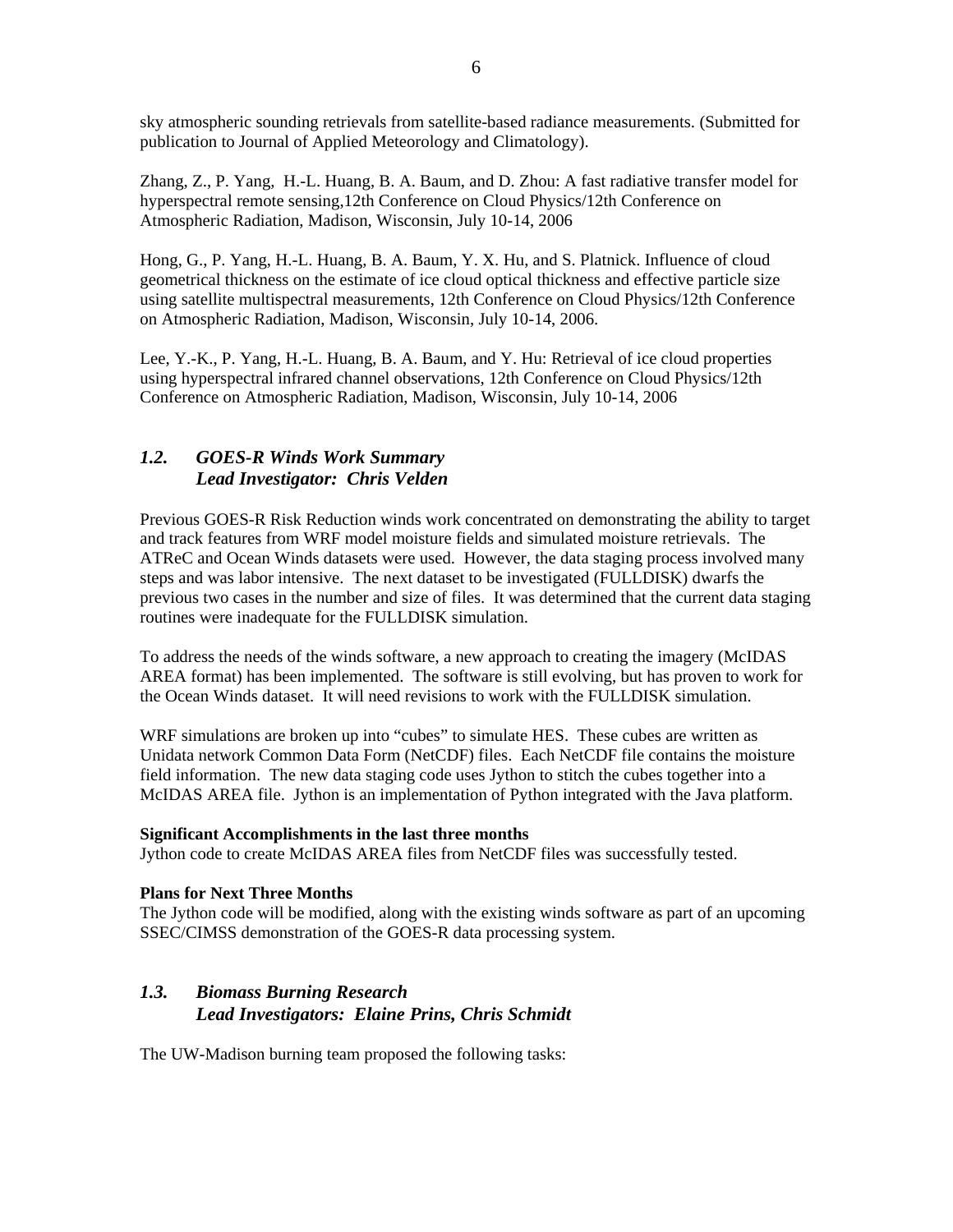Research and development activities in 2006 are centered primarily on active fire product development and validation. Development is focused on active fire detection and sub-pixel characterization for emission estimates, including the investigation of fire radiative power. This effort involves the use of multiple data sources (geo and leo) that take advantage of the strengths of each system to create improved fused fire products. This risk reduction activity ensures enhanced future fire detection, monitoring and characterization. Initially CIMSS is investigating GOES ABI fire monitoring capabilities by simulating ABI with MODIS, MSG (METEOSAT Second Generation), and MTSAT-1R (Multi-functional Transport SATellite) multispectral data.

#### *Accomplishments:*

To date CIMSS efforts to simulate GOES-R ABI data from higher spatial resolution MODIS data have consisted of applying simple averaging or point spread functions to higher resolution MODIS data in the native MODIS projection. In order to create more realistic GOES-R ABI data sets that can be used to develop improved fire detection and sub-pixel characterization, it is necessary to take into consideration point spread function and oversampling issues, variations in pixel size with view angle, diffraction, band-to-band co-registration, and other factors. These are issues which strongly impact fire detection and sub-pixel characterization. CIMSS is investigating ways to simulate more realistic ABI data utilizing MODIS, Met-8 SEVIRI and GOES data. For a given region of interest the MODIS and coincident GOES/Met-8 data can serve as bookends over a period of time with GOES and Met-8 providing the diurnal signature. At the bookends, the MODIS data can be made to look more like the SEVIRI/GOES data at a higher ABI resolution and then nudged over time (between the bookends) with guidance from the GOES/MET-8 data. Since fires can often appear as an on/off type feature, the diurnal GOES/Met-8 data can be used to introduce variation in fire location and intensity over time. It would also be possible to use an educated random fire generator for certain biomes.

CIMSS is investigating the possibility of modifying existing McIDAS code to create these enhanced more realistic simulated data sets for all ABI IR channels that have similar MODIS channels. Although the band widths for ABI and MODIS can be quite different, this type of simulation would provide "real world" proxy data that can be used in conjunction with model simulated data, with applications in various product development activities. The McIDAS remapping software could possibly be modified to take into consideration factors such as point spread function and oversampling, view angle dependencies, diffraction, band-to-band coregistration, etc. As a first step we will remap MODIS 1 km data into a high resolution GOES projection that will then be modified to take into consideration these additional factors. CIMSS is focusing on simulating GOES ABI from MODIS data collected on 24 April 2004 in Central America. This case study includes excellent examples of diurnal variability in fire activity in both clear and cloudy situations.

During the past quarter NOAA/NESDIS indicated that there was a possibility of obtaining 2 km MTSAT-1R JAMI data for specific case studies. Obtaining access to this data set would provide a wonderful opportunity to investigate the lower thresholds for GOES-R fire detection and monitoring capabilities from a large detector array with a spatial resolution similar to ABI. CIMSS provided input to NOAA/NESDIS regarding priorities for MTSAT-1R 2 km data coverage.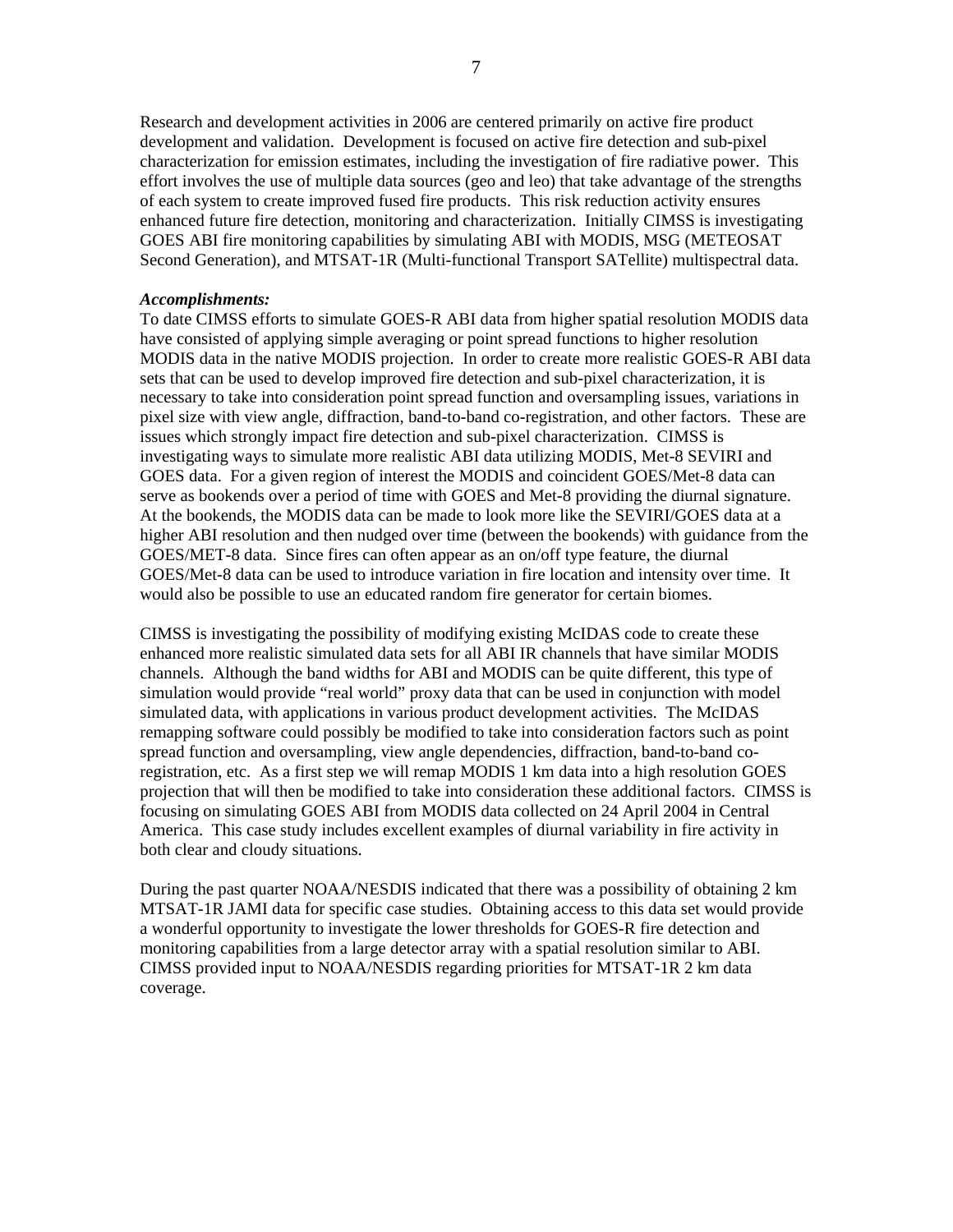### *1.4. Tropical Cyclone Research Lead Investigator: Jim Kossin*

We have been following two objectives: the first objective in the initial phase of our GOES-R risk reduction work was to utilize *in situ* data collected by aircraft reconnaissance missions into TCs to make formal comparisons with retrieved products (simulated HES measurements from both real and model-generated synthetic data fields) and determine error correlations in both the cloudy and clear regions of the TC environment. Our first task was to choose a suitable test-case. Working with Mike Black at the NOAA Hurricane Research Division (HRD), and members of the CIMSS retrieval team (Elisabeth Weisz and Yong-Keun Lee), we studied the lists of archived soundings from G4 aircraft sorted into hurricanes and matched the dates/times/positions with available AIRS granules. We identified two hurricanes (Ivan and Frances 2004) with around 215 dropsondes that were spatially and temporally collocated with the AIRS data. These data will be combined with data being constructed at CIRA/CSU – for the mutual benefit of both CIMSS and CIRA, who are applying the data to a different problem. We are presently in the process of obtaining the dropsonde data from HRD, and we will quantify error characteristics after this step.

A second objective of our GOES-R risk reduction work is to demonstrate what will be achievable with the availability of the ABI. One way to do this is to employ currently existing GOES observing strategies that mimic what will be possible with ABI. Specifically, in regards to tropical cyclones, the upper-level outflow is thought to be important toward understanding intensity change. Atmospheric motion vectors (AMVs), derived from special GOES five-minute rapid-scan (r/s) imaging operations, can be effective at simulating what will be available on a routine basis once GOES-R is launched.

As a demonstration of this capability, GOES-11 AMVs were derived from 5-min. r/s imagery during a special observing period as NASA's Tropical Cloud Systems and Processes (TCSP) experiment was taking place in July of 2005. Hurricane Emily traversed the sampling domain and provides a good case study, as the intensity fluctuated during the period of observation. Upper-level divergence is one parameter often associated with intensity change. Divergence from a particular analysis, calculated on spherical coordinates, is shown in figure 7. The wind observations (in ms<sup>-1</sup>) are also plotted. The divergence was only calculated for points that have at least two observations within 0.25 degrees of the analysis point in order to avoid spurious divergence features created by the analysis scheme. The analysis in figure 7 captures some of the upper-level divergence over the hurricane (100 kits max wind at the analysis time). This divergence precedes Emily strengthening to 130 kits over the subsequent twenty-four hours.

We plan to create time series of upper-level quantities derived from the GOES r/s AMVs over Emily. From these we hope to denote trends and potentially associations with the hurricane's structure and intensity fluctuations. High-resolution data such as this will be routinely possible from the GOES-R ABI, and our intent is to see what we can observe and learn from current GOES capabilities (special observing modes) in advance of this deployment.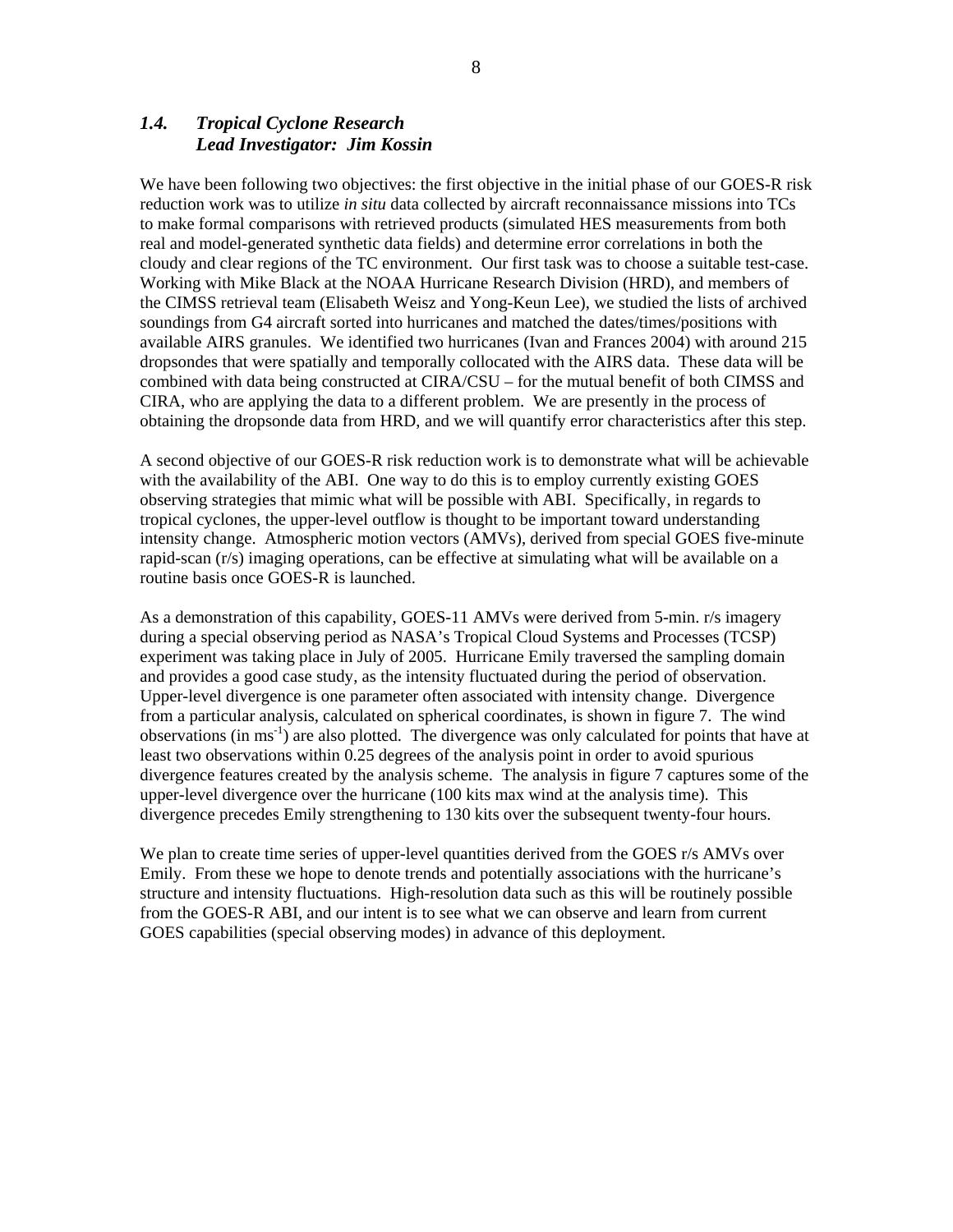

Figure 7: Divergence  $(10^5 \text{ s}^{-1})$  analysis centered on hurricane Emily valid 16z on 15 July, 2005.

# *Task 2: Nowcasting Lead Investigator: Ralph Petersen*

1) Work continued in all 4 proposed areas, focusing on the ability of GOES moisture data to identify development of areas of convective instability 3-6 hours in advance of storm development. Ongoing tests with existing GOES sounder DPI data provide a lower-spatial resolution surrogate for GOES-R ABI data. Tests using AIRS data to assess the added impact of improved vertical resolution from a GOES sounder in NWP are being de-emphasized with the decision to eliminate HES from the GOES-R series, although experiments using AIRS data in nowcasting are still planned. Training sessions to allow NWS forecasters to assess nowcasting products are being scheduled so that evaluations can begin during next year's severe storm season..

2) Summary of accomplishments and findings for 1 July through 30 September 2006 by task: a) Development of visualization tools to detect potential for development of convection: Work continued to improve tools for anticipating development of severe thunderstorms, especially hardto-forecast isolated severe events. Although development of the nowcasting model itself has already occurred, recent efforts focused on developing visualization tools and web presentation capabilities that allow forecaster to easily integrate DPI observations and nowcasts into their forecasting procedures. A prototype nowcast web page showing nowcasts for a 13 April 2006 WI hail event are available at http://cimss.ssec.wisc.edu/model/ncstR\_13Apr06/nowcast.html . It includes hourly animations of DPI-like images of mid- and high-level precipitable water and derived vertical moisture gradients (a necessary condition for convective instability), along with verification satellite imagery. All of the image products now 'cycle' upon each other, in that each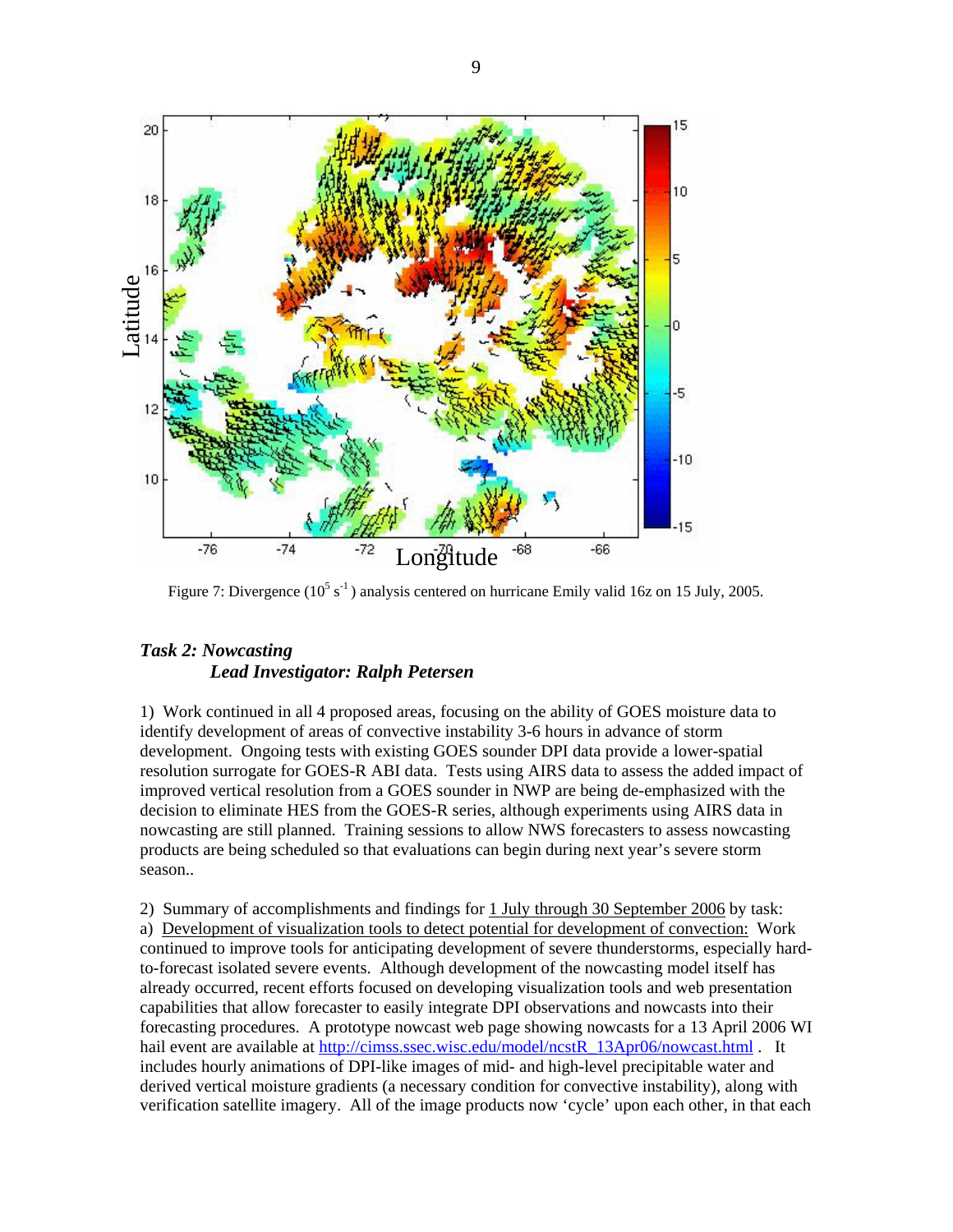nowcast image uses a contemporaneous image from the previous hourly nowcast run as a 'firstguess', thereby increasing resolution and retaining past data in new products.

Additional tests were made using data for the 13 April 2006 hail storms, which tracked from south of MSN to west of MKE and caused millions of dollars of property damage. Although the standard NWP guidance from the NAM model showed no evidence to this storm development, the nowcast system transported the low-level moisture observed in the initial DPI data over central IA into an isolated band extending across south-central WI within 6 hours, while simultaneously overlaying a narrow area of mid-level dryness originating over south-western MN. Derived vertical moisture differences show an initial development of isolated instability (dark blue to bright red area) over central IA at the time of a tornado sighting there, followed by rapid development of instability over extreme southern WI by 6 hours into the nowcast, when and where the hail storms developed. The results clearly show both the value of multi-layer moisture data from GOES and the ability of the nowcast system to retain and project isolated moisture extremes in anticipation of hard-to-forecast convective events. In an effort both to make the stability calculations more exact and to incorporate the effects of localized diurnal heating noted by GOES data, the nowcasting system will be expanded during the next quarter to include multilayer predictions of Equivalent Potential Temperature (2e) and vertical differences (convective instability).

Derived Vertical TPW Difference  $(900-700 hPa) - (700-500 hPa)$ , mm ]



21Z Observation > 1 hr Nowcast valid 22Z > 2 hr Nowcast valid 23Z > 3 hr Nowcast valid 00Z > 4 hr Nowcast valid 01Z > 5 hr Nowcast valid 02Z → 6 hr Nowcast valid 03Z + 13 April 2008

Figure 8. GOES derived TPW difference maps from 13 April 2006

b) Incorporate AIRS sounder products into the NCEP-based WRF/GSI system: This work, proposed to be done in collaboration with ERSL, was intended to accelerate the use of HES in conventional NWP and was scheduled to become more active later in the year. Due to lack of funding for this work at ERSL and the cancellation of HES, resources for this work are being redirected to pre-ABI related activities.

c) Use of POES satellites in nowcasting: AIRS data for the 13April 2006 hail case have been processed with both the standard AIRS processing and CIMSS processing. Preliminary results show major improvement in CIMSS data over land. Tests using these higher-vertical resolution data in nowcasts are planned for the near future.

d) Interact with NWS/WFOs, NSL and NCEP/SPC to evaluate new objective nowcasting products: Initial discussions have begun with NWS/GRB. An overview seminar is being scheduled for this winter based on the fully functional web page, including discussions of quantifying the usefulness of the products and presentation methods for next years severe storm season. Based on the case study results discussed above, GRB suggests that the discussion be expanded to include NWS offices at Sullivan, LaCrosse, Minneapolis and Marquette in the testing.

3) Results of the 13 April 2006 Hail case and preliminary results of the GOES-AIRS data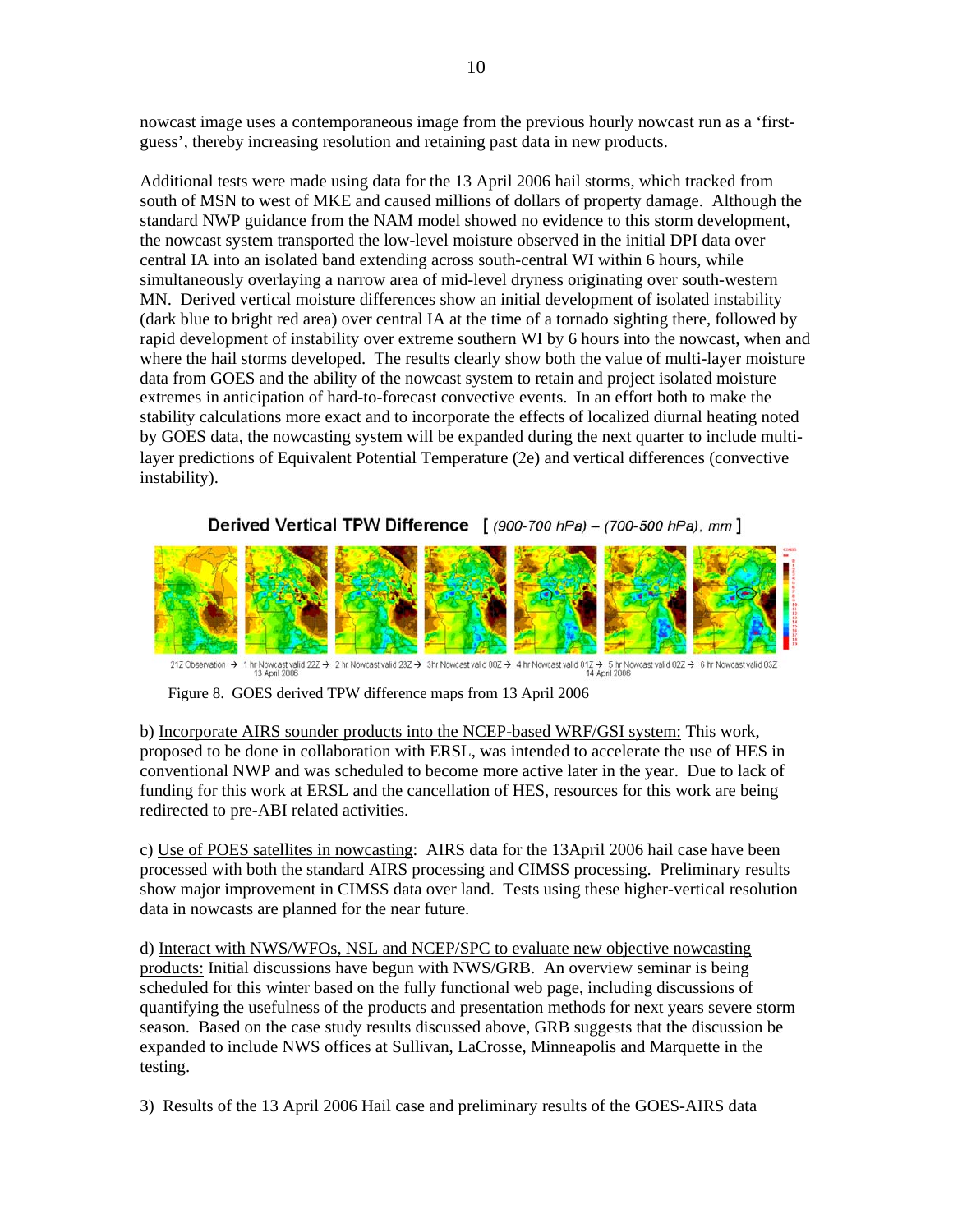coverage intercomparisons were presented the August SPIE meeting in San Diego. The presentation "An objective nowcasting tool that optimizes the impact of satellite derive sounder products in very-short-range forecasts" can be found in "Proceedings of SPIE Optics and Photonics 2006 -- Volume 6301 Atmospheric and Environmental Remote Sensing Data Processing and Utilization II: Perspective on Calibration/Validation Initiatives and Strategies, Allen H. L. Huang, Hal J. Bloom, Editors, 63010G (Sep. 1, 2006)".

### *Task 3. Preparation for Data Assimilation Lead Investigators: Allen Huang, Xiolie Zhou*

### *Combining multi-channel satellite infrared radiance observation with GPS ROs:*

The first type of experiments involves assimilating all AIRS channels in an attempt to ascertain if the full spectrum of AIRS data provides the same, more, or less information regarding the vertical structure of the atmosphere, when compared to the combination of GPS and AIRS data. The second type of experiments involve assimilating a subset of the AIRS data in an attempt to capture the same vertical variability afforded by the assimilation in the first set of experiments.

Figures 9 and 10 show the root mean square error (RMSE) and the correlation between simulated and observed brightness temperatures (BTs) for the selected channels from the NOAA/NESDIS scheme and the adjoint scheme, respectively. The rms error for the NOAA/NESDIS selection appears to have a slight spike in error for channels near the 300 hPa level, whereas the adjoint selected channels do not. The rms error from both selections is less than 3.0 K. The correlations are nearly identical for the channels selected. The reason for this is not entirely clear, but may have something to do with the quality control procedures incorporated into the adjoint selection. Unlike the NOAA/NESDIS selection (which is constant for the entire AIRS domain) the adjoint selection incorporates a clear-channel search and outlier removal methods that may have acted to choose only those channels with low error for the upper levels. This feature will be examined further to ascertain exactly what is causing the difference here.

From these plots it appears that both channel selection schemes are choosing channels that possess similar information regarding the atmospheric column. The next step will be to test both of these schemes via 1D-Var experimentation and comparing the results to the "control" experiments.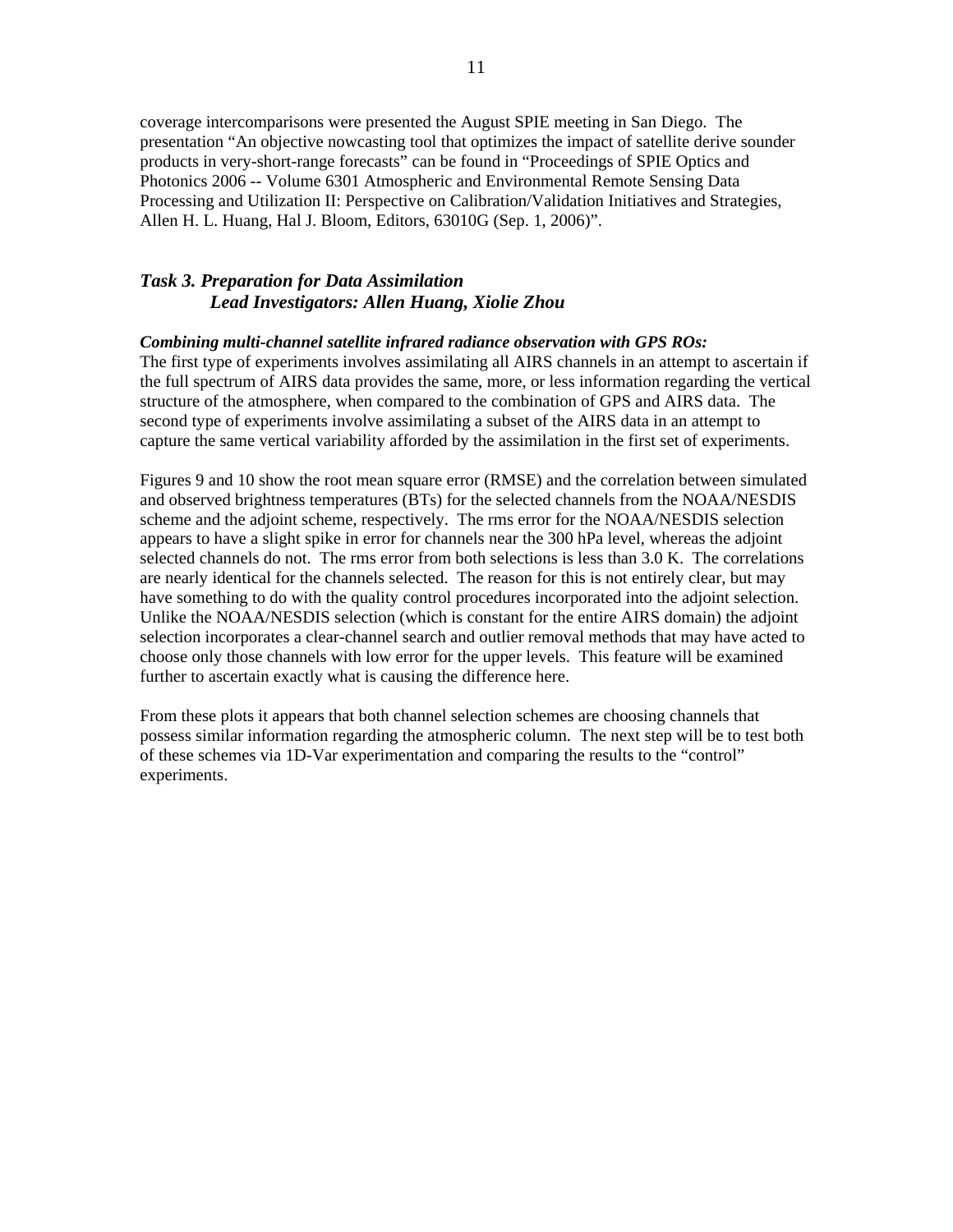

Figure 9: Root mean square error (RMSE, panel a) and correlation (panel b) for those channels selected by NOAA/NESDIS scheme. Values arranged vertically by peak WF height. AIRS data obtained from granule 189 at 1900 UTC 11 July, 2003; MM5/SARTA simulated data generated using MM5 19-hr forecast initialized at 0000 UTC 11 July, 2003.



Figure 10: Same as in figure 1.1, but for the adjoint sensitivity-based channel selection.

Figure 11 shows the comparison of the observed GPS local refractivity profile (red) to the MM5- GPS operator (MM5/GPS\_Op) simulated local refractivity (black) for the G189-Prof2 AIRS and Champ data. The extremely fine vertical resolution of the GPS data can be seen in Fig. 11b, as even the point values are so closely clustered that they still appear as a line. In fact, this particular GPS observation possesses over 2,900 distinct pressure levels ranging from ~3 hPa to 1000 hPa. As can be seen in Fig. 11, below 600 hPa, the model simulated refractivity deviates from the observed values in a pattern not seen in the observations. An inversion appears in the model refractivity profile at about 800 hPa, which is not seen in the GPS RO profile. It is obvious from this that the assimilation of GPS data with AIRS should allow us to obtain a very accurate *T* and *q* profiles to be used as the "truth" for the subsequent satellite data assimilation and channel selection studies.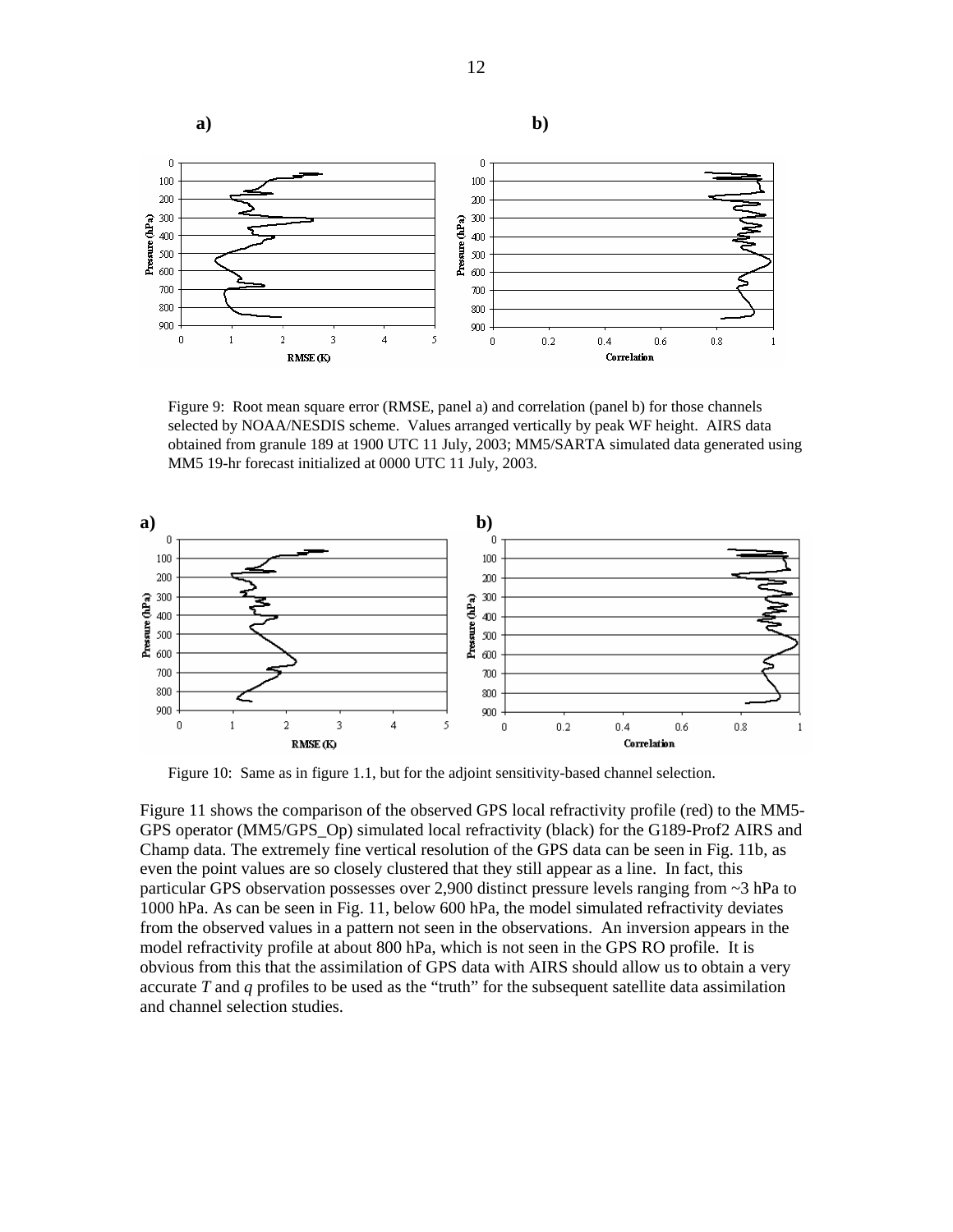



#### *Observed and modeled vertical variability of the atmosphere*

There are several existing channel selection methods for the assimilation of multi-channel infrared radiance observations. We intend to develop a different method aiming at choosing a minimum number of channels that the vertical variability of the atmosphere observed by GIFTS or AIRS is retained. Toward this goal, an EOF analysis is carried out for high-vertical-resolution mixing ratio profiles during convective initiation period. Empirical orthogonal function (EOF) analysis was used to examine the observed vertical structure and vertical variability of water vapor profiles.

In order to accurately describe the mixing ratio at all vertical levels, a certain number of modes should be used. For the CI periods, since some small scale variations often occur in the mixing ratio profiles, a large number of modes are needed to accurately reconstruct the actual profiles. The first 25 mixing ratio eigenvectors are capable of explaining more than 99% of the atmosphere's structure. Thus it is concluded that there are no more than 25 pieces of information about the atmosphere's troposphere and lower stratospheric mixing ratio distribution contained in the convective initialization data set.

Future work includes comparing radiosonde observed vertical variability with that of model forecasts and examining the observed and modeled temporal variability of the atmospheric state. These are necessary and useful information to be used for high-resolution GIFTS data assimilation.

#### **Publication or conference report activity during this period**

Carrier, M., X. Zou, and B. Lapenta, 2006: Identifying cloud-uncontaminated AIRS spectra from cloudy FOV based on cloud top pressure and weighting functions. *Mon. Wea. Rev*., (accepted)

Carrier, M., and X. Zou, 2006: Comparing vertical structures of weighting Function and adjoint sensitivity of radiance and verifying mesoscale forecasts using AIRS radiance observations**.** *Mon. Wea. Rev.*, (to be submitted)

13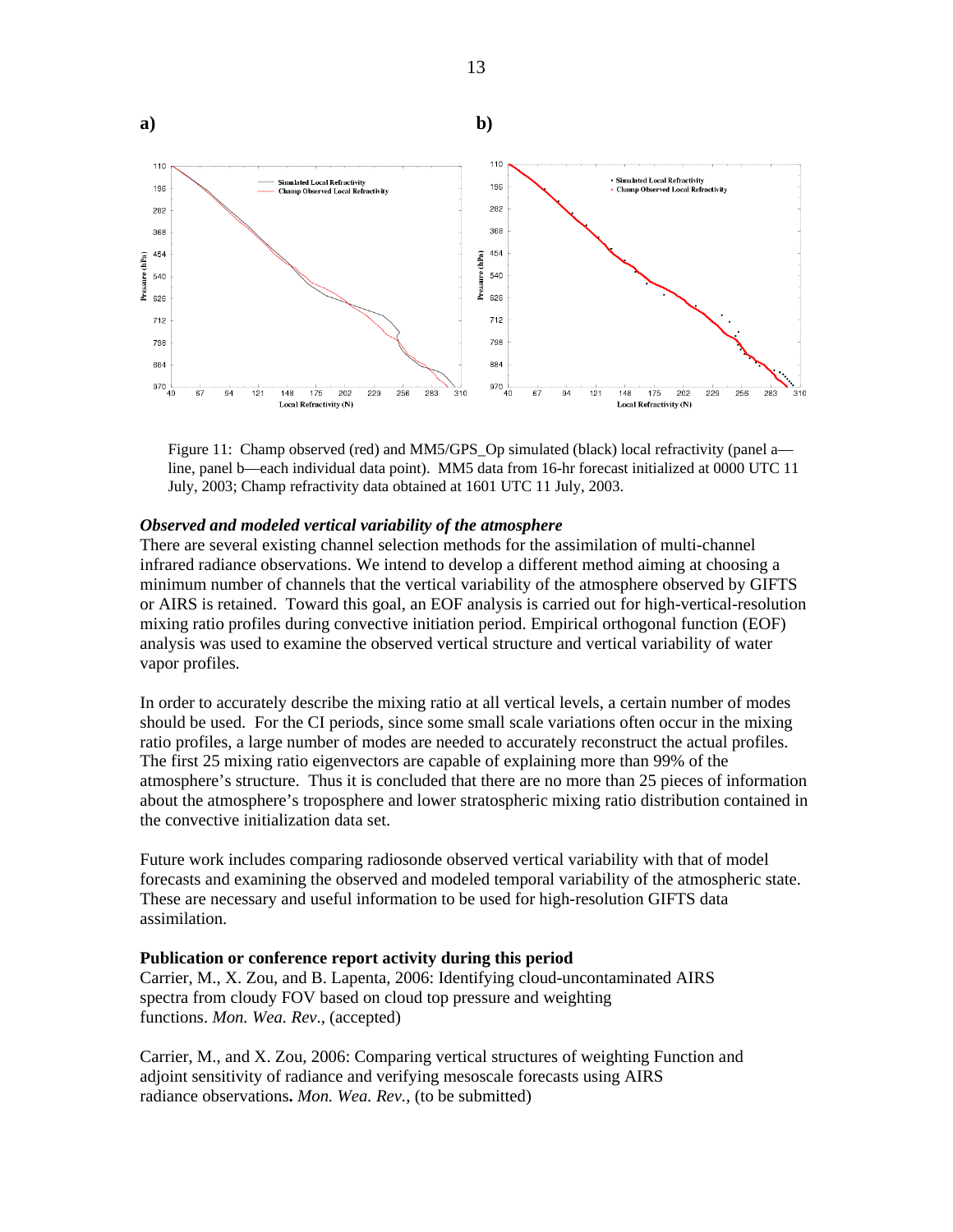# *Task 4: GOES-R Ground System Design and Studies Lead Investigator: Bob Knuteson*

The GOES-R Risk Reduction activities related to ground data processing were focused during this quarter on the validation of algorithms for the conversion of raw sensor data to calibrated radiances (L0 to L1). Previous evaluation of algorithms with top of atmosphere simulated GIFTS observations were augmented in this quarter with real observations from the GIFTS Engineering Development Unit at Utah State Space Dynamics Laboratory (SDL). GIFTS data from blackbody calibration targets is being used to evaluate sensor nonlinearity correction algorithms in addition to  $2 \& 3$  body calibration algorithms. During September 2006, a month long collection of GIFTS data samples was collected by SDL under NASA support while viewing the atmosphere from a ground-based configuration coincident with two high accuracy SSEC Atmospheric Emitted Radiance Interferometer (AERI) instruments. This sensor comparison is being used in the validation of SSEC/CIMSS L0 to L1 algorithms developed under NOAA support.

### **Significant Accomplishments in the last three months**

- Draft v0 of GIFTS L0-L1 ATBD presented at GOES-RRR review on August 10.
- Conducted technical interchange meeting with GOES-R Algorithm Integration Team leads at CIMSS on 18-19 September.
- Modified GIFTS L0-L1 resampling algorithm to include a standardized instrument line shape and wavenumber scale.

### **Plans for Next Three Months**

- Verify new GIFTS resampling algorithm and update the GIFTS L0-L1 ATBD.
- Validate the SSEC/CIMSS ground processing algorithms using GIFTS uplooking data.
- Link distributed computing methods, client-server data distribution, and database management to visualization for a web-based concept demonstration.
- Outline a plan for a Level 2 demonstration of water vapor winds processing using simulated Earth observations in a high performance computing environment.

# *Task 5: Demonstration Lead Investigator: Dave Tobin*

Demonstration / Validation activities within GOES-RRR include demonstration of Level 0-1 and Level 2 algorithms and assessment of product accuracy using algorithms implemented on simulated or proxy datasets. Recent activities have focused on the demonstration of Level 0-1 algorithms on GIFTS sky view radiance data collected (under separate NASA funding) as part of thermal vacuum testing in Logan, UT, which has been recently completed. This includes all aspects of the Level 0-1 algorithm, including, for example, spectral phase alignment, radiometric calibration, and spectral calibration and resampling. This report focuses on progress in demonstration of the spectral algorithms.

Using an FTS and large area Focal Plane Arrays, GIFTS experiences large off-axis effects which must be accounted for in the spectral resampling and calibration algorithms. Spectral resampling is performed to produce output spectra from across the FPAs on a common spectral grid and with common spectral resolution, such that spectra from different pixels in the FPA can be intercompared and a common Radiative Transfer Model and Level 2 algorithm can be applied to all pixels. The spectral resampling algorithm is computationally expensive; current estimates are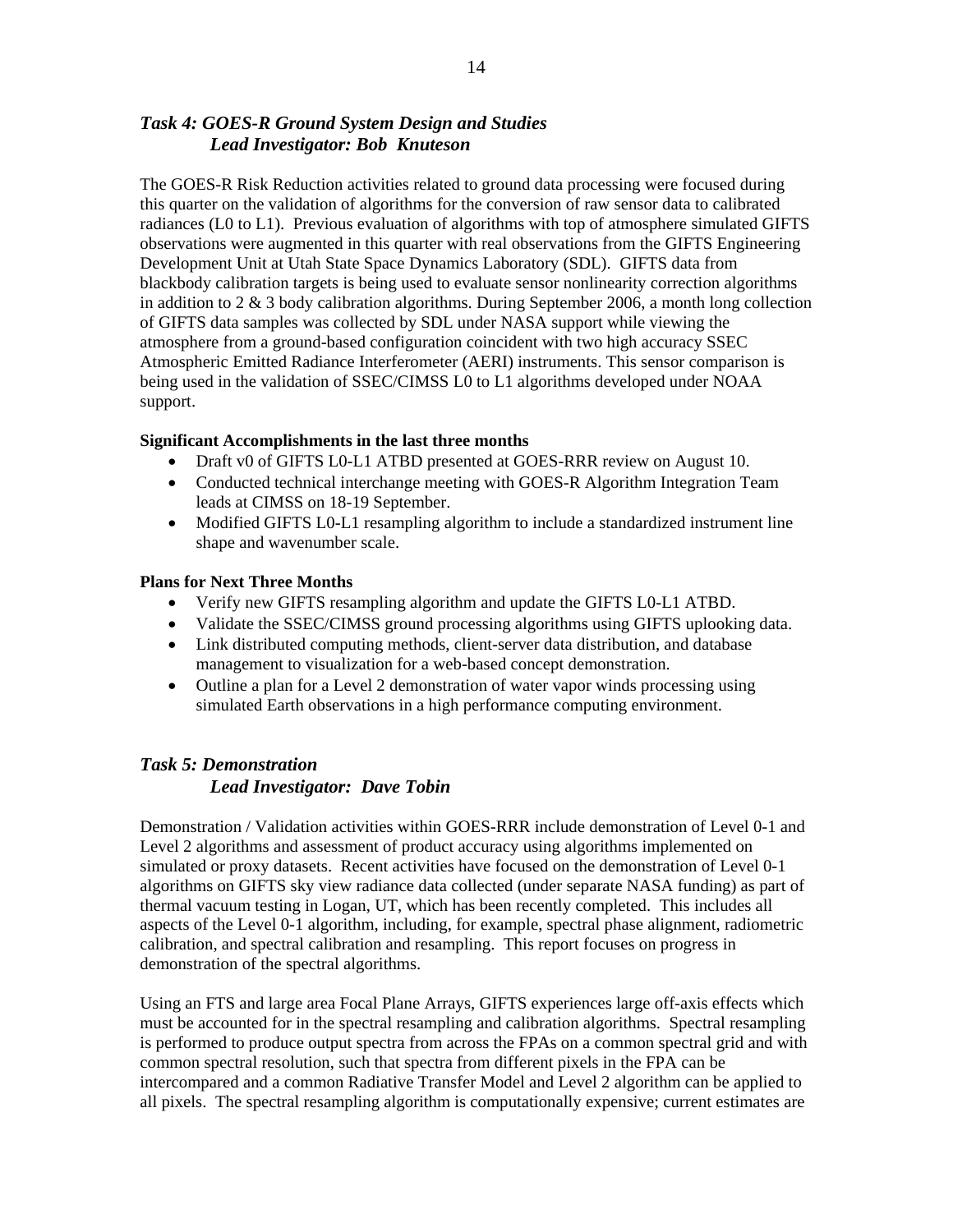that it accounts for approximately 70 percent of the total Level 0-1 computational budget. We have implemented three different algorithms for performing the spectral resampling, and have performed trade-studies in terms of product accuracy and computational efficiency on these three candidate algorithms. The algorithms include 1) interpolation of oversampled spectra to a common wavenumber scale which is based on heritage code developed for our ground based and aircraft FTS sensors, 2) since interpolation accomplished with matrix multiplication which is being used in the CrIS processing, and 3) interpolation of oversampled interferograms to a common optical path difference scale. Approach number 2 has the advantage that the matrix multiplications are very fast computationally; however we have found that pre-computing the required number of resampling matrices is prohibitive with respect to system memory and that computing the matrices on the fly is not efficient. We have recently adopted approach number 3 in the GIFTS Level 0-1 processing. It involves the production of an oversampled interferogram for each pixel, interpolation of the interferogram to a standard optical path difference grid, and FFTing to produce resample spectra. In addition to resampling to a standard wavenumber grid, this approach also normalizes each pixel (spectrum) to a standard spectral resolution. The accuracy and computational efficiency of this critical processing component has been demonstrated. An example for GIFTS sky view data collected in May 2006 as part of the EDU thermal vacuum characterization tests is shown in Figure 12.



Figure 12. Demonstration of the Level 0-1 spectral calibration and spectral resampling algorithms for GIFTS EDU sky view data. Panel a) shows raw count data (not radiometrically calibrated) for a fixed spectral bin before spectral processing. The approximately circular symmetric off-axis effects causing pixels across the FPA to sample different wavenumbers are evident. Panel b) shows the same data but after spectral calibration and resampling. The off-axis effects have been removed. (Other effects, however, related to readout noise and vignetting, are also seen). Panels c) and d) display sample sky view data along the FPA diagonal before (panel c) and after (panel d) the spectral processing.